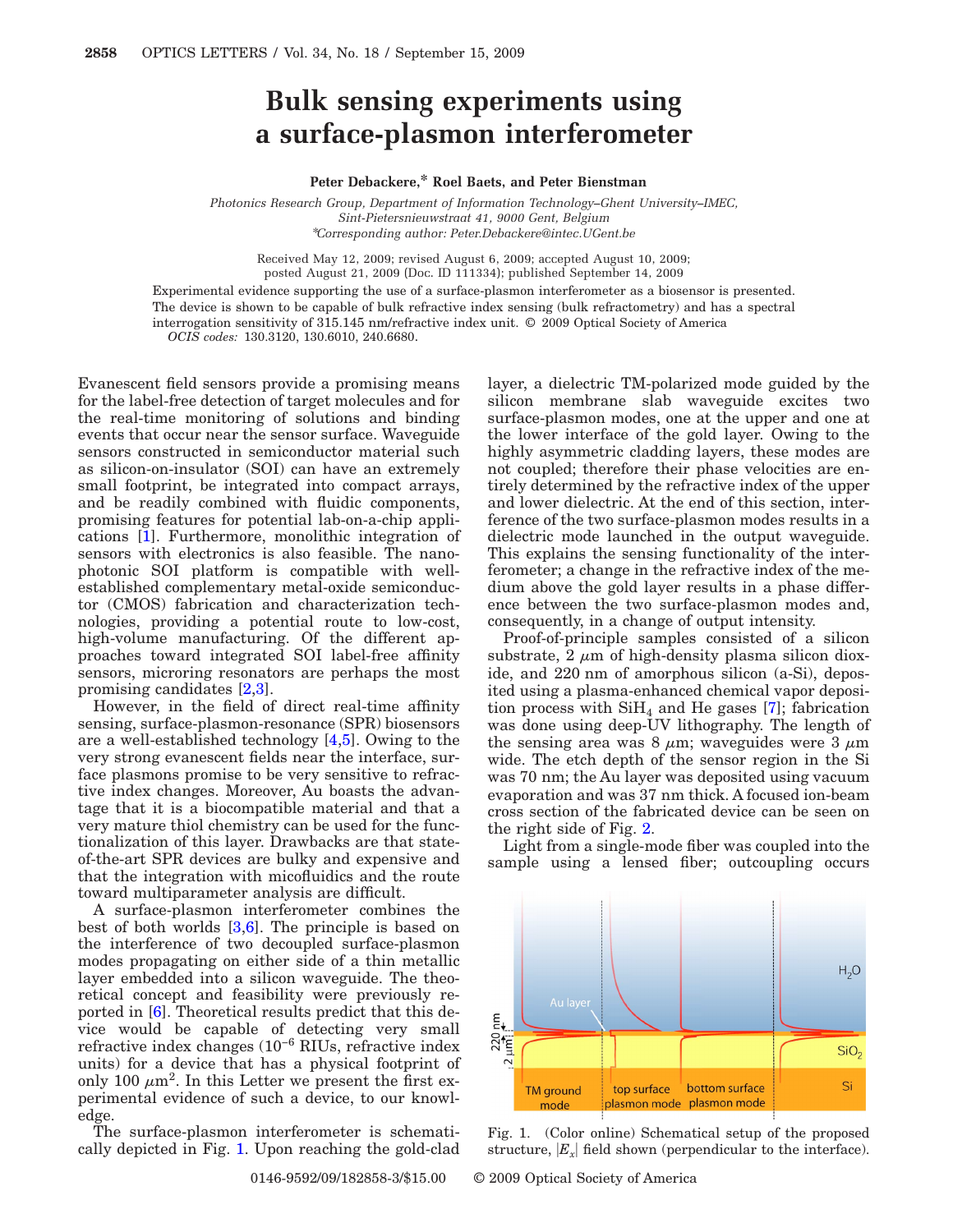<span id="page-1-0"></span>

Fig. 2. (Color online) Left, schematic representation of the surface-plasmon interferometer, the flowcell, and the measurement setup; right, focused ion beam cross section of the fabricated device.

through an objective. Measurements were performed using a tunable laser (output power 5 mW) and power detector; a polarizer has been used in front of the detector in order to ensure that only TMpolarized light is measured. Experiments were not temperature stabilized.

Proof of principle was obtained by flowing deionized water, an aqueous solution of 2 m. % and 10 m. % of NaCl over the sensor surface (Table [1\)](#page-1-1). The spectra for these measurements are presented in Fig. [3.](#page-1-2) Standard-deviation error bars represent measurements of several spectra with an interval of 10 min to ensure that the steady-state response was measured. One can clearly see that the position of the spectral minimum is blueshifted as a function of increasing analyte refractive index, which is in good agreement with theoretical predictions.

To quantify the sensitivity of the device with respect to bulk refractive index changes, deionized water, an aqueous solution of 2 m.  $\%$ , 4 m.  $\%$ , 6 m.  $\%$ , and 8 m. % of NaCL were flown over the sensor surface, using a flow cell to avoid evaporation. At 20 °C the refractive index of an aqueous solution of NaCl varies with  $0.0017151$  RIUs per mass  $\%$  [\[8](#page-2-7)[,9\]](#page-2-8). A twopoint moving average filter and spectral normalization has been utilized to analyze the spectral data. Sensitivity  $S_{\text{RIU}}$  [nm/RIU] for this sensor was determined by calculating the wavelength of destructive interference using a Lorentzian curve-fitting algo-rithm [\[10\]](#page-2-9); the standard deviation error  $\delta\lambda_{\rm min}$  is due partly to the dip-finding algorithm (dependence of the dip position as a function of threshold value is taken into account) and partly to measurement errors. Results are given in the table below. Using this data we can estimate the general sensitivity  $S_{\text{RIU}}$  of this device to be 435.454 nm/RIU. The wavelength of

<span id="page-1-1"></span>Table 1. λ<sub>min</sub>, *δ*λ<sub>min</sub>, and Detection Limit (DL) **as a Function of NaCl Concentration***<sup>a</sup>*

| Solution          | $\lambda_{\min}$ [nm] | $\delta\lambda_{\min}$ [nm] | <b>DL</b> [RIU]        |
|-------------------|-----------------------|-----------------------------|------------------------|
| H <sub>2</sub> O  | 1539.414              | 0.447                       | $1.027 \times 10^{-3}$ |
| $2 \text{ m}$ . % | 1538.325              | 0.624                       | $1.433 \times 10^{-3}$ |
| 4 m. $\%$         | 1536.933              | 0.528                       | $1.213 \times 10^{-3}$ |
| 6 m. $\%$         | 1534.197              | 1.291                       | $2.965 \times 10^{-3}$ |
| $8 \text{ m}$ %   | 1534.010              | 0.913                       | $2.096 \times 10^{-3}$ |

<sup>a</sup>Sensitivity:  $435.454 \pm 0.485$  nm/RIU.

<span id="page-1-2"></span>

Fig. 3. (Color online) Simulated transmission spectra for  $H<sub>2</sub>O$ , 2 m. % NaCl, and 10 m. % Nacl. Simulations done using CAMFR, an in-house developed eigenmode solver using adaptive spatial resolution [\[11\]](#page-2-11). Theoretical sensitivity is equal to 392 nm/RIU.

minimal transmission versus the refractive index of the analyte flown over the sensor surface is depicted in Fig. [4.](#page-1-3)

The observed positions of maximum spectral attenuation are in agreement with the theoretical model  $[6]$ , as can be seen in Fig. [5.](#page-2-10) Sensitivity  $S_{\text{RIU}}$  is larger than the theoretically obtained value. The standard deviation of  $S_{\text{RIU}}$ , although an indication of the linearity of the sensor response, does not represent the accuracy of the sensitivity value, since the linear regression algorithm does not take measurement errors into account. Therefore the value of  $S_{\text{RIU}}$ was calculated in Monte Carlo simulations (10<sup>6</sup> iterations), using added Gaussian noise with a standard deviation equal to the calculated standard deviation of the spectral minima. The resulting value for

<span id="page-1-3"></span>

Fig. 4. (Color online) Measured transmission spectra for H2O, 2 m. % NaCl, and 10 m. % Nacl, fiber-to-detector spectra.